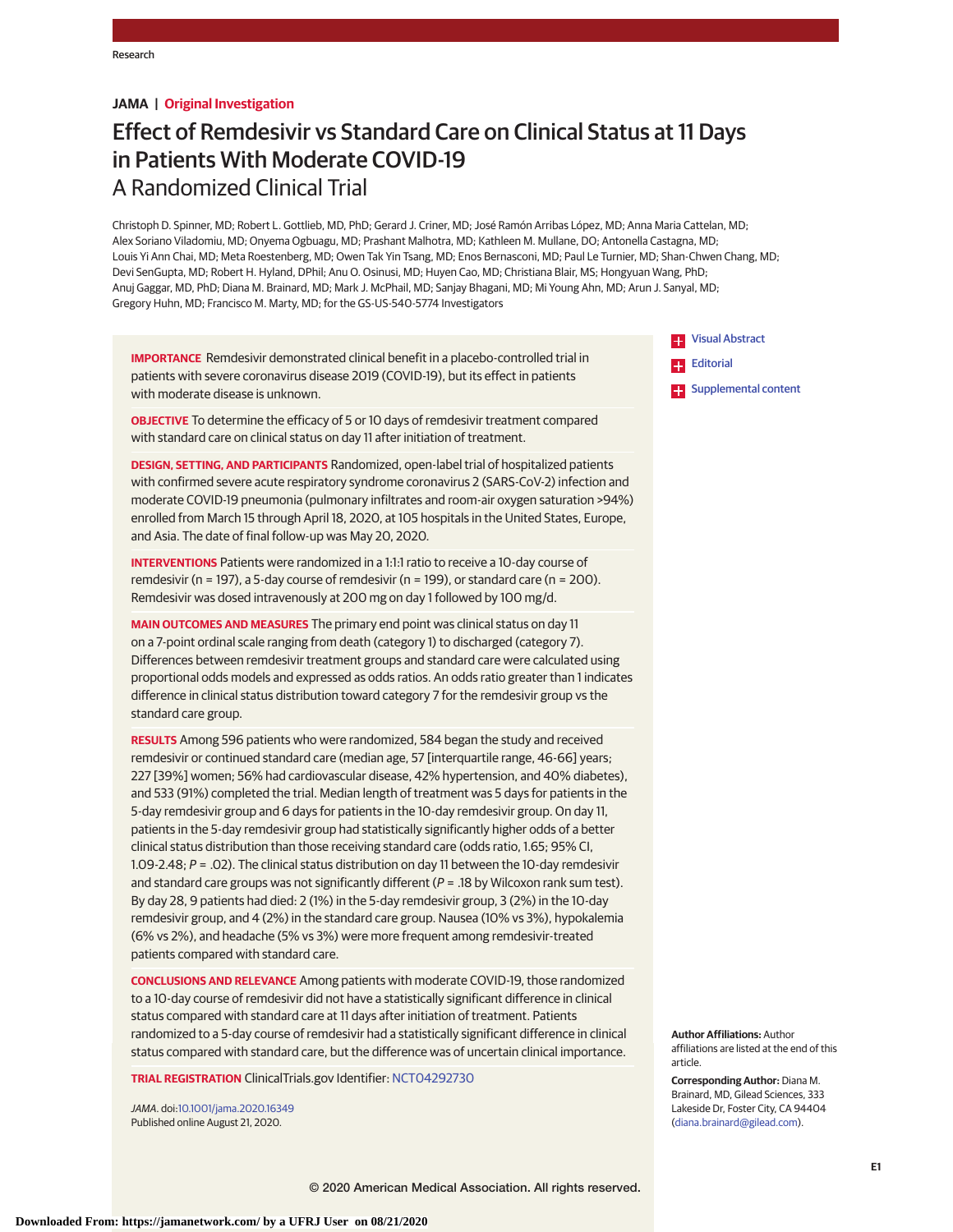n the first 6 months of the pandemic, severe acute respiratory syndrome coronavirus 2 (SARS-CoV-2) has spread worldwide and has infected nearly 20 million people.<sup>1,2</sup> As of August 10, 2020, coronavirus disease 2019 (COVID n the first 6 months of the pandemic, severe acute respiratory syndrome coronavirus 2 (SARS-CoV-2) has spread worldwide and has infected nearly 20 million people.<sup>1,2</sup> the disease caused by SARS-CoV-2, resulted in more than 163 000 deaths in the United States and more than 730 000 worldwide.<sup>2</sup> Many infected people are asymptomatic or experience mild symptoms and recover without medical intervention.3,4 However, older people and those with comorbid hypertension, diabetes, obesity, and heart disease are at higher risk of life-threatening illness.<sup>5,6</sup>

Remdesivir is a nucleotide prodrug whose active metabolite inhibits viral RNA-dependent RNA polymerases, structurally conserved enzymes that play a key role in the replication of a broad range of viruses, including Coronaviridae.<sup>7-9</sup> A first randomized, placebo-controlled trial of remdesivir among patients with COVID-19 conducted in Wuhan, China, could not complete enrollment to meaningfully assess efficacy.<sup>10</sup> However, in a larger randomized, double-blind clinical trial, patients with severe COVID-19 treated with a 10-day course of remdesivir had a significantly shorter time to recovery than those receiving placebo (11 days vs 15 days).<sup>11</sup> Subsequently, a randomized, open-label trial showed that patients with severe COVID-19 with relative hypoxia or requiring oxygen support but not requiring ventilatory support had outcomes with 5- and 10-day courses of remdesivir that were not significantly different.<sup>12</sup> These results prompted the US Food and Drug Administration to grant Emergency Use Authorization of remdesivir for patients with severe COVID-19 and the European Medicines Agency to grant conditional marketing authorization to remdesivir for treatment of COVID-19 in patients 12 years of age or older with pneumonia who require supplemental oxygen.<sup>13,14</sup> Concurrent with these studies, this randomized, open-label, multicenter study was conducted to evaluate the efficacy and adverse events of remdesivir administered for 5 or 10 days vs standard care in hospitalized patients with moderate COVID-19.

# Methods

The protocol was approved by the institutional review board or independent ethics committee from each site and conducted in compliance with the Declaration of Helsinki,<sup>15</sup> Good Clinical Practice guidelines, and local regulatory requirements. The trial protocol and statistical analysis plan are included in [Supplement 1](https://jamanetwork.com/journals/jama/fullarticle/10.1001/jama.2020.16349?utm_campaign=articlePDF%26utm_medium=articlePDFlink%26utm_source=articlePDF%26utm_content=jama.2020.16349) and [Supplement 2.](https://jamanetwork.com/journals/jama/fullarticle/10.1001/jama.2020.16349?utm_campaign=articlePDF%26utm_medium=articlePDFlink%26utm_source=articlePDF%26utm_content=jama.2020.16349) All patients or legally authorized representatives provided written informed consent.

#### **Patients**

Hospitalized patients with SARS-CoV-2 infection confirmed by polymerase chain reaction assay within 4 days of randomization and moderate COVID-19 pneumonia (defined as any radiographic evidence of pulmonary infiltrates and oxygen saturation >94% on room air) were enrolled. Patients with alanine aminotransferase or aspartate aminotransferase greater than 5 times the upper limit of normal or creatinine clearance of less than 50 mL/min were excluded.

## **Key Points**

**Question** Does remdesivir provide a benefit on clinical status for patients hospitalized with moderate coronavirus disease 2019 (COVID-19) pneumonia?

**Findings** In this randomized, open-label, phase 3 trial that included 584 patients with moderate COVID-19, the day 11 clinical status distribution measured on a 7-point ordinal scale was significantly better for those randomized to a 5-day course of remdesivir (median length of treatment, 5 days) compared with those randomized to standard care. The difference for those randomized to a 10-day course (median length of treatment, 6 days) compared with standard care was not significantly different.

**Meaning** Hospitalized patients with moderate COVID-19 randomized to a 5-day course of remdesivir had a statistically significantly better clinical status compared with those randomized to standard care at 11 days after initiation of treatment, but the difference was of uncertain clinical importance.

(Detailed eligibility criteria are provided in eAppendix 1 in [Supplement 3.](https://jamanetwork.com/journals/jama/fullarticle/10.1001/jama.2020.16349?utm_campaign=articlePDF%26utm_medium=articlePDFlink%26utm_source=articlePDF%26utm_content=jama.2020.16349))

#### Study Design and Oversight

Patients were enrolled at 105 hospitals in the United States, Europe, and Asia between March 15, 2020, and April 18, 2020, and randomly assigned in a 1:1:1 ratio to receive up to a 5-day course of remdesivir, up to a 10-day course of remdesivir, or standard care. Randomization was not stratified. The randomization list was created and validated by the interactive web response system (IWRS) vendor. A dummy randomization list was provided in Microsoft Excel format to the biostatistician employed by the study sponsor for review. A separate list of sequential patient numbers within each treatment group was generated by the IWRS vendor. The randomization had a block size of 6. Based on the treatment from the randomization list, the IWRS provided the next sequential patient number to the site along with the treatment group assignment. The appropriate number of vials of open-label study drug were assigned to the patient. Sites did not have access to the randomization list and could not know the sequence of treatments. Treatment was open label because the sponsor had an insufficient number of placebocontaining vials to support this trial.

All patients randomized to a remdesivir group received 200 mg of remdesivir intravenously on day 1, followed by 100 mg of remdesivir once daily for the subsequent days, infused over 30 to 60 minutes. Remdesivir treatment was to be discontinued in any patient experiencing severe elevations in liver enzymes or decreases in estimated creatinine clearance to less than 30 mL/min (see eAppendix 1 in [Supplement 3](https://jamanetwork.com/journals/jama/fullarticle/10.1001/jama.2020.16349?utm_campaign=articlePDF%26utm_medium=articlePDFlink%26utm_source=articlePDF%26utm_content=jama.2020.16349) for details). Patients who had sufficiently improved in the judgment of the investigator could be discharged from the hospital before finishing their assigned course of treatment.

The protocol was amended on March 15, 2020, on the basis of emerging understanding of the clinical presentation and assessment of COVID-19. The age limit for eligibility was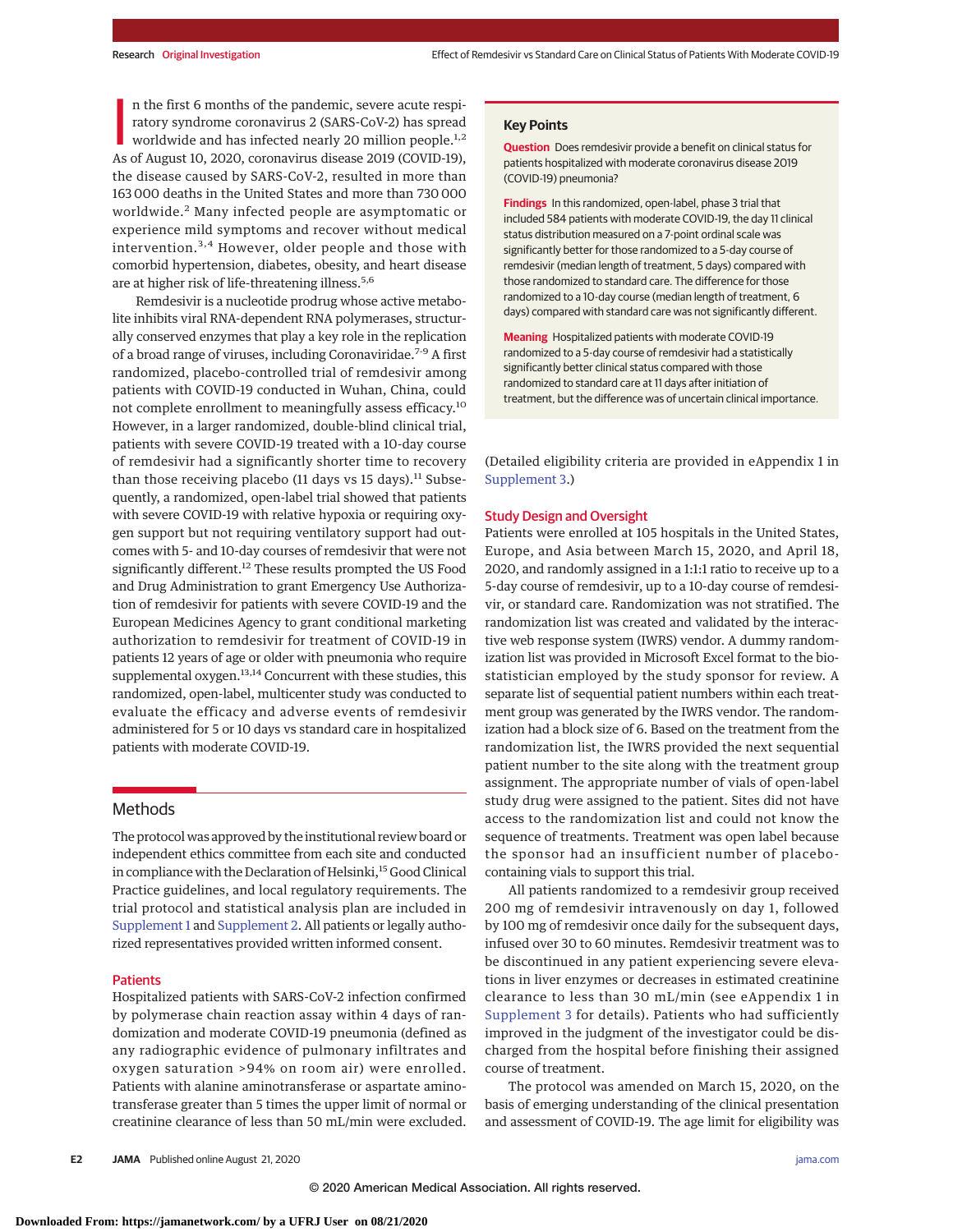lowered from 18 years to 12 years and the minimum temperature requirement was eliminated. The primary end point in the original protocol was the proportion of patients discharged by day 14 of the study. This was amended to assessment of clinical status on a 7-point ordinal scale by day 11 (described below).<sup>11,14,16</sup> In addition, a nonrandomized extension phase was added in which up to 1000 additional patients could be enrolled to receive remdesivir; the results of the extension phase will be the subject of a subsequent report. The statistical analysis plan was approved on May 25, 2020, prior to the database lock for the day 11 analysis. The statistical analysis plan was amended on June 26, 2020, prior to the database lock for the day 28 analysis. A detailed account of changes to the protocol is provided in eAppendix 1 in [Supplement 3.](https://jamanetwork.com/journals/jama/fullarticle/10.1001/jama.2020.16349?utm_campaign=articlePDF%26utm_medium=articlePDFlink%26utm_source=articlePDF%26utm_content=jama.2020.16349) All protocol amendments were authorized and approved by the sponsor, the institutional review board or independent ethics committee, and the pertinent regulatory authorities (eg, Food and Drug Administration for the United States; European Medicines Agency for Europe). The original protocol allowed use of other agents with presumptive activity against SARS-CoV-2 if such use was local standard care. Although this exception was disallowed in a subsequent amendment, some patients had already received other concurrent therapies.

## Clinical and Laboratory Monitoring

Patient assessments included physical examination, respiratory status (respiratory rate, type of oxygen supplementation, blood oxygen saturation, and radiographic findings), adverse events, and concomitant medications. On study days 1, 3, 5, 8, 10, and 14, blood samples were obtained for measurement of blood cell counts, serum creatinine, glucose, total bilirubin, and liver transaminases. Self-reported fixed race and ethnicity categories were collected as part of the demographic information to assess possible differences in disease severity or response to treatment.

Site investigators assessed clinical status daily from day 1 through day 14 or hospital discharge on a 7-point ordinal scale<sup>11,12</sup> consisting of the following categories: 1, death; 2, hospitalized, requiring invasive mechanical ventilation or extracorporeal membrane oxygenation; 3, hospitalized, requiring noninvasive ventilation or use of high-flow oxygen devices; 4, hospitalized, requiring low-flow supplemental oxygen; 5, hospitalized, not requiring supplemental oxygen but requiring ongoing medical care (related or not to COVID-19); 6, hospitalized, not requiring supplemental oxygen or ongoing medical care; and 7, not hospitalized (eTable 1 in [Supplement 3\)](https://jamanetwork.com/journals/jama/fullarticle/10.1001/jama.2020.16349?utm_campaign=articlePDF%26utm_medium=articlePDFlink%26utm_source=articlePDF%26utm_content=jama.2020.16349). If the clinical status of patients who remained hospitalized changed on a particular day, the worst score was documented. A final assessment was conducted on day 28 in person for hospitalized patients or by phone for those who had been discharged.

# End Points

The primary efficacy end point was the distribution of clinical status assessed on the 7-point ordinal scale on study day 11. If remdesivir treatment improves outcomes, the distribution of scores among patients who received remdesivir should shift more toward the higher values of the scale than the distribution of scores among patients who received standard care.

The secondary end point was the proportion of patients with adverse events throughout the duration of the study. Prespecified exploratory end points were (1) time to recovery (improvement from a baseline score of 2-5 to a score of 6 or 7 or from a baseline score of 6 to a score of 7); (2) time to modified recovery (improvement from a baseline score of 2-4 to a score of 5-7, improvement from a baseline score of 5 to a score of 6-7, or improvement from a baseline score of 6 to a score of 7); (3) time to clinical improvement ( $\geq 2$ -point improvement from baseline on the 7-point ordinal scale); (4) time to 1-point or larger improvement; and (5) time to discontinuation of any oxygen support. The proportion of patients with these end points was also assessed on days 5, 7, and 11. Other exploratory end points were duration of hospitalization, duration of different modes of respiratory support, and all-cause mortality. Due to logistical issues at the time of study implementation, virological and pharmacokinetic measurements were limited, including SARS-CoV-2 polymerase chain reaction tests on day 5 and day 10, and are not presented.

# Statistical Analysis

We calculated that 600 patients (200 in each group) would provide greater than 85% power to detect an odds ratio of 1.8 for each remdesivir group vs the standard care group using a 2-sided significance level of .05. The odds ratio of 1.8 was calculated based on proposed group sizes at the time of study conception and was not intended as a minimum clinically meaningful treatment effect, as no prior data were available on the distribution of clinical status categories over time in patients with moderate COVID-19. An odds ratio greater than 1 indicates changes in clinical status across all categories toward category 7 for the remdesivir groups vs the standard care group. All patients who were randomized and received at least 1 dose of remdesivir, or for the standard care group, had the day 1 visit, were assessed for efficacy and adverse events. For clinical status, the ordinal score was recorded as 1 on the day of death and all subsequent days; if a patient was discharged, the ordinal score was recorded as 7 on the day of discharge alive and all subsequent days unless the patient was rehospitalized for COVID-19–related reasons; otherwise, the most recent assessment was used for missing values. We used SAS version 9.4 (SAS Institute Inc) for all analyses.

For the primary efficacy end point, each remdesivir group was compared with the standard care group at a 2-sided α = .025 (Bonferroni). Proportional oddsmodelswere usedwith treatment as the independent variable; odds ratios and 95% CIs are presented. The assumption of proportional odds was tested using the score test, and supporting *P* values from the Wilcoxon rank sum test are provided if the proportional odds assumption was not met. Analyses including baseline clinical status as a covariate were also performed.

For the secondary end point of proportion of patients with adverse events throughout the duration of the study, comparisons between each remdesivir group and the standard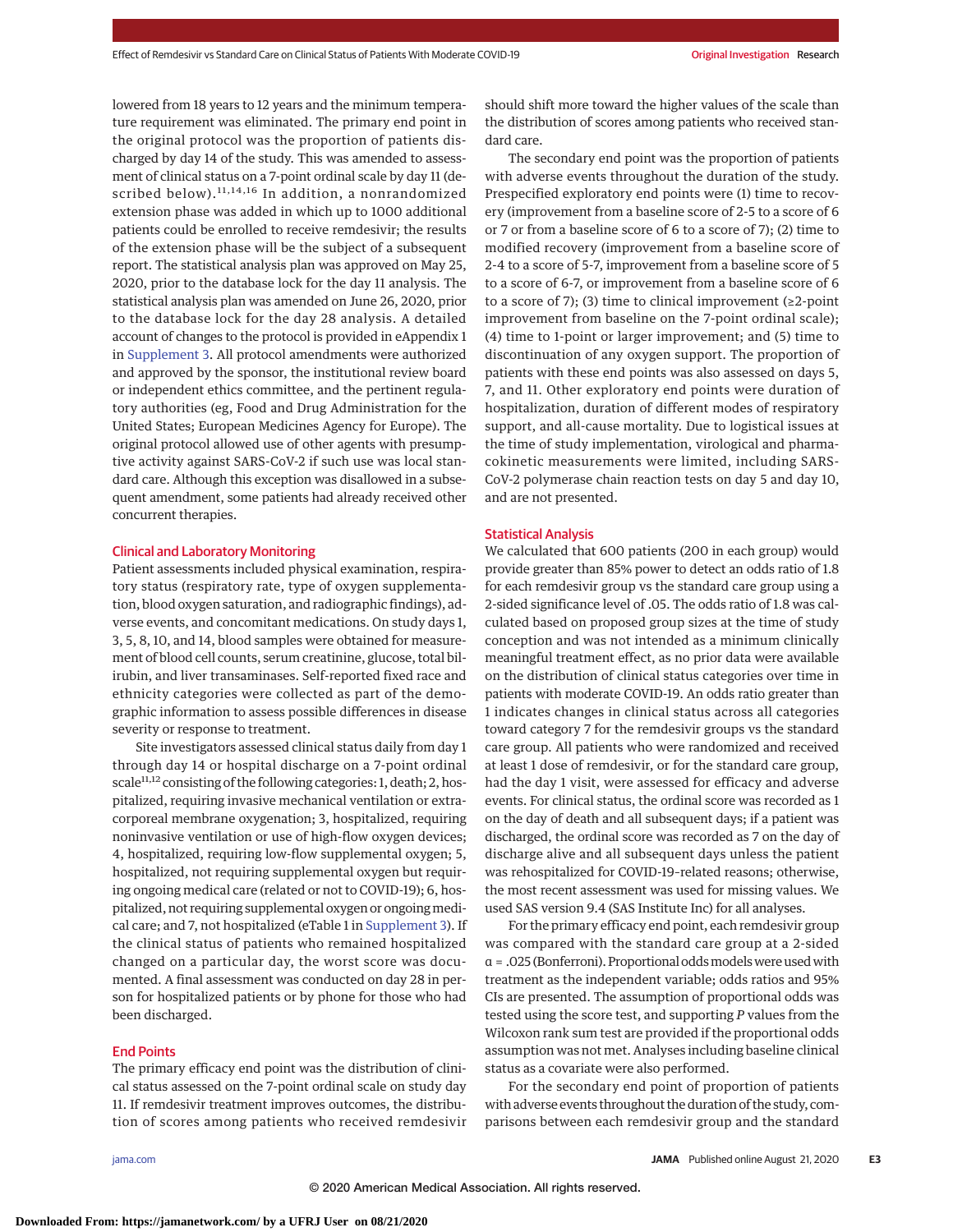

<sup>a</sup> Both patients met the eligibility criteria for creatinine clearance at screening but not on the day of randomization.

b Patient tested negative for severe acute respiratory syndrome coronavirus 2.

<sup>c</sup> Patient's oxygen saturation was less than 94% on the day of randomization.

<sup>d</sup> Three patients improved enough for discharge in the judgment of the investigator; 1 patient discontinued because of episodes of hypotension. e One patient discontinued because of use of a prohibited medication and 1 patient was found to have been enrolled in error (creatinine clearance <50 mL/min).

<sup>f</sup> Persistent difficulty with intravenous access led investigator to decide to stop treatment in this patient.

care group were performed using a Fisher exact test; point estimates of the group differences and corresponding 95% CIs were calculated. For the prespecified exploratory end points, death was considered the competing risk in these time-to-event analyses. Patients without the event of interest were censored on the day of the last nonmissing ordinal scale assessment.

All-cause mortality was estimated using the Kaplan-Meier product limit method with all available data. Each remdesivir group was compared with the standard care group using the log-rank test, and hazard ratios and 95% CIs were provided. Participants who did not die were censored on the last study day.

Durations of oxygen therapy and hospitalization were summarized and compared between groups using the Wilcoxon rank sum test.

# Post Hoc Analyses

We conducted sensitivity analyses of the primary end point (1) adjusting for day 1 clinical score; (2) adjusting for duration of symptoms; (3) using day 28 visit data to confirm day 11 clinical status and imputing patients with missing status as dead; and (4) using all randomized patients whether they received treatment or not (intention-to-treat population).

**E4 JAMA** Published online August 21, 2020 **(Reprinted)** [jama.com](http://www.jama.com?utm_campaign=articlePDF%26utm_medium=articlePDFlink%26utm_source=articlePDF%26utm_content=jama.2020.16349)

We calculated the proportions of patients with a 1-point or greater improvement at day 11 within subgroups based on symptom duration, body mass index, race, baseline oxygen support, region, sex, and age. To understand if the open-label design and assigned duration of treatment had an effect on hospital discharge, we calculated rates of discharge in each group over time.

Because of the potential for type I error due to multiple comparisons, findings for analyses of end points other than the primary end point should be interpreted as exploratory.

# **Results**

# Patient Disposition and Characteristics

Of 612 patients who consented and were assessed for eligibility, 596 underwent randomization and 584 began the study: 193 began a 10-day course of remdesivir, 191 patients began a 5-day course of remdesivir, and 200 continued standard care (Figure 1). Of the 16 patients who were not randomized, 13 did not meet eligibility criteria and 3 withdrew consent. Twelve randomized patients did not receive treatment: 8 withdrew consent, 3 had protocol violations, and 1 was withdrawn by investigator discretion.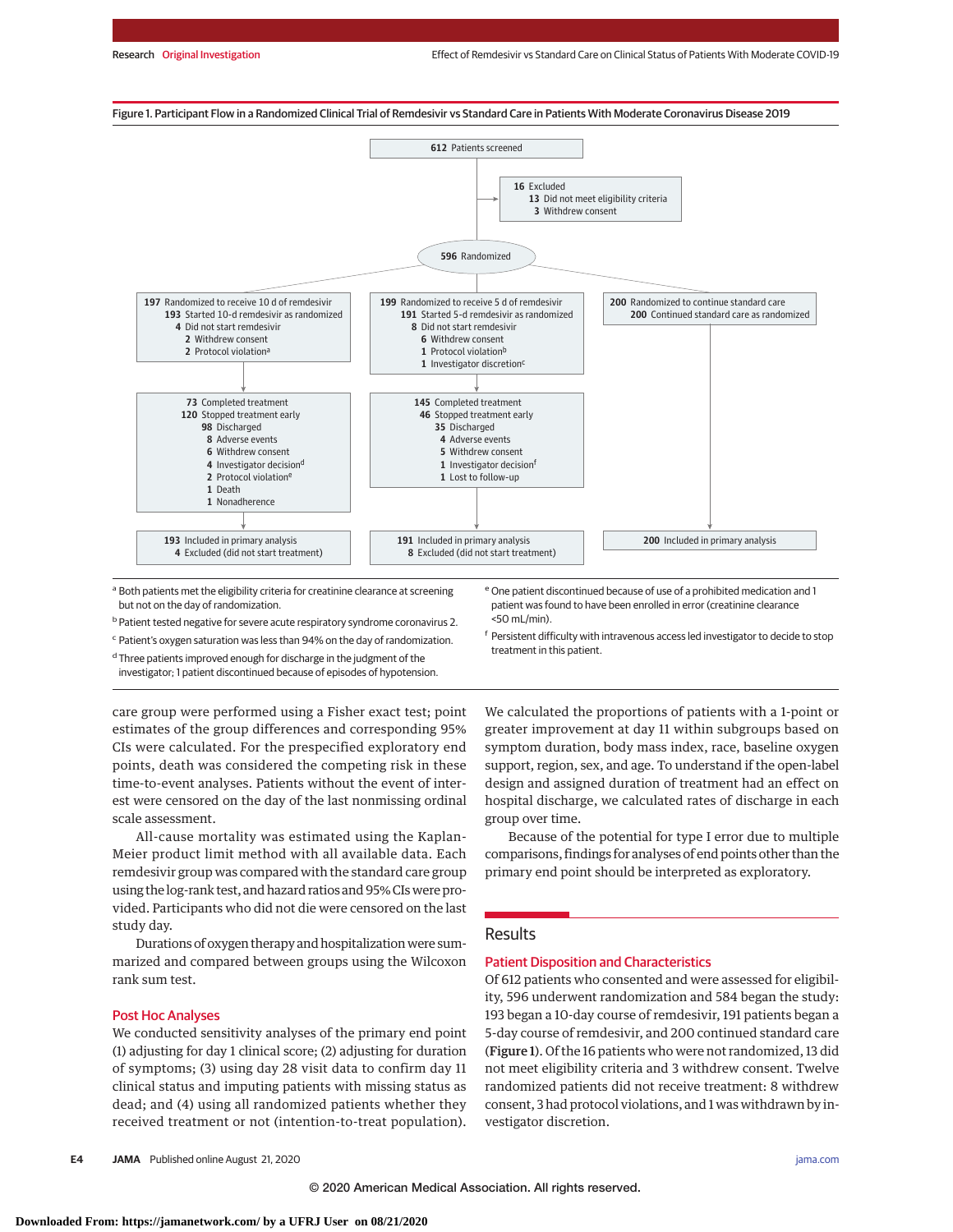| Characteristics                                                                               | 10-Day remdesivir<br>$(n = 193)$ | 5-Day remdesivir<br>$(n = 191)$ | <b>Standard care</b><br>$(n = 200)$ |
|-----------------------------------------------------------------------------------------------|----------------------------------|---------------------------------|-------------------------------------|
| Age, median (IQR), y                                                                          | $56(45-66)$                      | 58 (48-66)                      | $57(45-66)$                         |
| Sex, No. (%)                                                                                  |                                  |                                 |                                     |
| Male                                                                                          | 118 (61)                         | 114 (60)                        | 125 (63)                            |
| Female                                                                                        | 75 (39)                          | 77 (40)                         | 75 (38)                             |
| Race, No./total (%)                                                                           |                                  |                                 |                                     |
| White                                                                                         | 107/188 (57)                     | 109/186 (59)                    | 112/193 (58)                        |
| <b>Black</b>                                                                                  | 37/188 (20)                      | 35/186 (19)                     | 27/193 (14)                         |
| Asian                                                                                         | 31/188(16)                       | 34/186 (18)                     | 37/193 (19)                         |
| Other <sup>a</sup>                                                                            | 13/188(7)                        | 8/186(4)                        | 17/193(9)                           |
| Hispanic or Latino ethnicity,<br>No./total $(\%)^b$                                           | 42/186 (23)                      | 25/187 (13)                     | 34/186 (18)                         |
| Body mass index, median (IQR) <sup>c</sup>                                                    | 28 (25-32)                       | $27(24-30)$                     | $27(24-31)$                         |
| Day 1 clinical status on 7-point scale,<br>No. (%)                                            |                                  |                                 |                                     |
| 3: Hospitalized, requiring noninvasive<br>ventilation or high-flow oxygen                     | 1(1)                             | 2(1)                            | 2(1)                                |
| 4: Hospitalized, requiring low-flow<br>supplemental oxygen                                    | 23(12)                           | 29(15)                          | 36(18)                              |
| 5: Hospitalized, not requiring<br>supplemental oxygen but requiring<br>ongoing medical care   | 163 (84)                         | 160 (84)                        | 160 (80)                            |
| 6: Hospitalized, not requiring<br>supplemental oxygen or ongoing<br>medical care <sup>d</sup> | 6(3)                             | $\overline{0}$                  | 2(1)                                |
| Coexisting conditions, No. (%)                                                                |                                  |                                 |                                     |
| Cardiovascular disease                                                                        | 111 (58)                         | 111 (58)                        | 107(54)                             |
| Hypertension                                                                                  | 85 (44)                          | 82(43)                          | 81(41)                              |
| <b>Diabetes</b>                                                                               | 85 (44)                          | 71(37)                          | 76 (38)                             |
| Asthma                                                                                        | 31(16)                           | 22(12)                          | 28 (14)                             |
| Duration of hospitalization before first dose<br>of remdesivir, median (IQR), d               | $2(1-3)$                         | $2(1-3)$                        | $2(1-3)$                            |
| Duration of symptoms before first dose<br>of remdesivir, median (IQR), d                      | $8(5-11)$                        | $8(5-11)$                       | $9(6-11)$                           |
| Concomitant medications, No. (%) <sup>e</sup>                                                 |                                  |                                 |                                     |
| <b>Steroids</b>                                                                               | 29(15)                           | 33(17)                          | 38 (19)                             |
| Hydroxychloroquine/chloroquine                                                                | 22(11)                           | 16(8)                           | 89 (45)                             |
| Lopinavir-ritonavir                                                                           | 11(6)                            | 10(5)                           | 43 (22)                             |
| Tocilizumab                                                                                   | 1(1)                             | 1(1)                            | 10(5)                               |
| Azithromycin                                                                                  | 41(21)                           | 35(18)                          | 62(31)                              |
| Aspartate aminotransferase,<br>median (IQR), U/L                                              | 34 (23-48)                       | 32 (25-48)                      | 34 (24-49)                          |
| Alanine aminotransferase,<br>median (IQR), U/L                                                | $28(21-47)$                      | 30 (19-51)                      | 30 (19-49)                          |
| Estimated glomerular filtration rate,<br>median (IQR), mL/min <sup>f</sup>                    | 110 (86-143)                     | 99 (75-130)                     | 103 (78-130)                        |

Abbreviation: IOR, interquartile range.

- <sup>a</sup> Includes American Indian or Alaska Native, Native Hawaiian or Pacific Islander, Arab, unknown, and not specified.
- **b** In patients with available ethnicity data.
- <sup>c</sup> Calculated as weight in kilograms divided by height in meters squared.
- <sup>d</sup> Some patients remained hospitalized for quarantine purposes or other social issues even if they did not require medical care.
- <sup>e</sup> Includes medications taken between first and last dose of remdesivir (or after day 1 for the standard care group).
- <sup>f</sup> Glomerular filtration rate estimated by the Cockcroft-Gault formula.

Patients in the 3 groups were balanced in demographics and disease characteristics (Table 1). Overall, 56% of patients had cardiovascular disease, 42% had hypertension, 40% had diabetes, and 14% had asthma. Although all patients had an oxygen saturation above 94% while breathing room air at screening, 12% of patients in the 10-day remdesivir group, 16% in the 5-day remdesivir group, and 19% in the standard care group used supplemental oxygen on day 1 because of deteriorating clinical status or for breathing comfort. Patients in all groups had been hospitalized a median of 2 days (interquartile range [IQR], 1-3 days) before study day 1. The median duration of symptoms before day 1 in the standard care group was 9 days (IQR, 6-11

days) compared with 8 days (IQR, 5-11 days) for both groups receiving remdesivir. Patients randomized to the standard care group were more commonly prescribed other agents with putative activity against COVID-19 (Table 1).

Of 191 patients in the 5-day remdesivir group, 145 (76%) completed the assigned treatment duration (median, 5 doses; range, 1-5) (eTable 2 in [Supplement 3\)](https://jamanetwork.com/journals/jama/fullarticle/10.1001/jama.2020.16349?utm_campaign=articlePDF%26utm_medium=articlePDFlink%26utm_source=articlePDF%26utm_content=jama.2020.16349). Reasons for discontinuing treatment included hospital discharge (35 patients [18%]), withdrawal of consent (5 [3%]), and adverse events (4 [2%]). Of the 193 patients in the 10-day remdesivir group, 73 (38%) completed the assigned treatment duration; the median number of doses for the group was 6 (range, 1-10). Reasons for discontinuing treatment included hospital discharge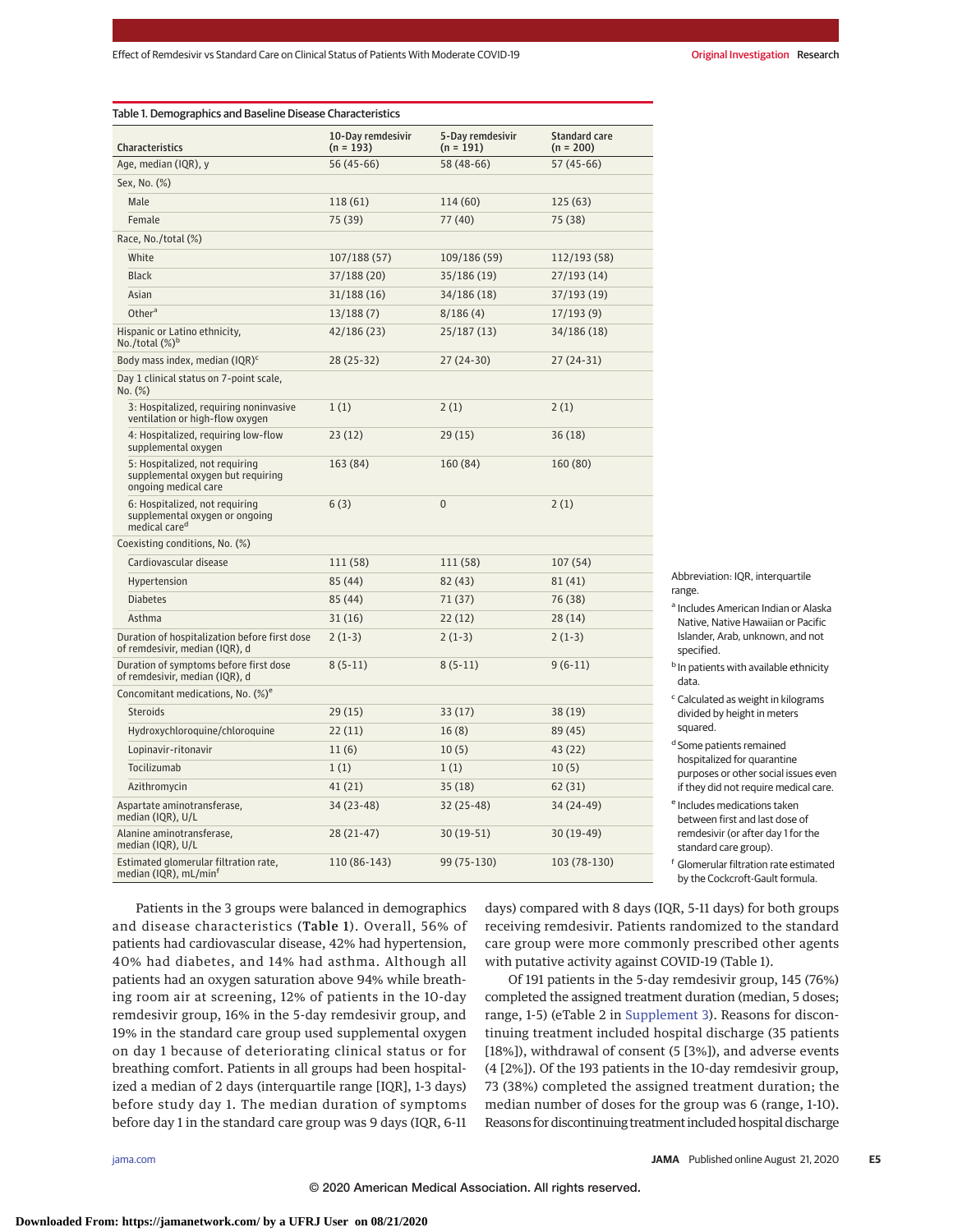## Table 2. Clinical Outcomes

| <b>Outcomes</b>                                                                                                        | 10-Day remdesivir<br>$(n = 193)$ | 5-Day remdesivir<br>$(n = 191)$ | <b>Standard care</b><br>$(n = 200)$ |
|------------------------------------------------------------------------------------------------------------------------|----------------------------------|---------------------------------|-------------------------------------|
| Day 11 clinical status on 7-point scale,<br>No. (%)                                                                    |                                  |                                 |                                     |
| 1: Death                                                                                                               | 2(1)                             | $\mathbf{0}$                    | 4(2)                                |
| 2: Hospitalized, requiring invasive<br>mechanical ventilation or extracorporeal<br>membrane oxygenation                | 1(1)                             | $\overline{0}$                  | 4(2)                                |
| 3: Hospitalized, requiring noninvasive<br>ventilation or high-flow oxygen                                              | 0                                | 5(3)                            | 7(4)                                |
| 4: Hospitalized, requiring low-flow<br>supplemental oxygen                                                             | 12(6)                            | 7(4)                            | 11(6)                               |
| 5: Hospitalized, not requiring<br>supplemental oxygen but requiring<br>ongoing medical care                            | 44 (23)                          | 38(20)                          | 46(23)                              |
| 6: Hospitalized, not requiring<br>supplemental oxygen or medical care                                                  | 9(5)                             | 7(4)                            | 8(4)                                |
| 7: Not hospitalized                                                                                                    | 125(65)                          | 134 (70)                        | 120 (60)                            |
| Primary end point: difference in clinical<br>status distribution vs standard care,<br>odds ratio (95% CI) <sup>a</sup> |                                  | $1.65(1.09-2.48)$               | 1 [Reference]                       |
| P value                                                                                                                | .18                              | .02                             |                                     |
| Clinical improvement, No. (%) <sup>b</sup>                                                                             |                                  |                                 |                                     |
| Day 5                                                                                                                  | 72 (37)                          | 61(32)                          | 66 (33)                             |
| Day 7                                                                                                                  | 92 (48)                          | 106(56)                         | 94 (47)                             |
| Day 11                                                                                                                 | 126(65)                          | 134 (70)                        | 121(61)                             |
| Difference in percentage vs standard<br>care at day 11 (95% CI)                                                        | $4.8$ (-5.0 to 14.4)             | $9.7(0.1-19.1)$                 |                                     |
| Day 14                                                                                                                 | 148 (77)                         | 146 (76)                        | 135 (68)                            |
| Day 28                                                                                                                 | 174 (90)                         | 171 (90)                        | 166 (83)                            |
| Recovery, No. (%) <sup>c</sup>                                                                                         |                                  |                                 |                                     |
| Day 5                                                                                                                  | 74 (38)                          | 67(35)                          | 71 (36)                             |
| Day 7                                                                                                                  | 94 (49)                          | 114 (60)                        | 101(51)                             |
| Day 11                                                                                                                 | 132 (68)                         | 141 (74)                        | 128 (64)                            |
| Difference in percentage vs standard<br>care at day 11 (95% CI)                                                        | $4.4$ (-5.0 to 13.8)             | $9.8(0.3-19.0)$                 |                                     |
| Day 14                                                                                                                 | 153 (79)                         | 153 (80)                        | 145 (73)                            |
| Day 28                                                                                                                 | 178 (92)                         | 175 (92)                        | 170 (85)                            |

<sup>a</sup> The odds ratio and P value for the 5-day remdesivir treatment group comparison were estimated using the proportional odds model. The proportional odds assumption was not met for the 10-day remdesivir group comparison, so no odds ratio is presented; the P value was calculated using the Wilcoxon rank sum test.

<sup>b</sup> An improvement of at least 2 points from baseline on the 7-point ordinal scale.

<sup>c</sup> An improvement from a baseline score of 2 to 5 to a score of 6 or 7 or from a baseline score of 6 to a score of 7.

(98 patients [51%]), adverse events (8 [4%]), and withdrawal of consent (6 [3%]) (Figure 1). Five hundred thirty-three patients (91%) completed the study through day 28.

There were 37 patients (6.3%) who had not died, had not been discharged, and did not have a clinical status reported on day 11: 27 were transferred to another facility before day 11, 6 withdrew consent, 1 was withdrawn for a protocol violation, and 3 were discharged prior to day 11 but rehospitalized after day 11. The last available clinical status was used to impute clinical status on day 11 for these 37 patients.

# **Efficacy**

# Primary End Point

On day 11, patients randomized to the 5-day remdesivir group had significantly higher odds of a better clinical status distribution on the 7-point ordinal scale compared with those randomized to standard care (odds ratio, 1.65; 95% CI, 1.09-2.48; *P* = .02) (Table 2 and Figure 2). The difference in clinical status distribution on day 11 between the 10-day remdesivir and standard care groups was not statistically significant (*P* = .18 by Wilcoxon rank sum test; the proportional odds assumption was not met for this comparison).

# Exploratory Efficacy End Points

There were no significant differences between the 5-day or 10-day remdesivir groups and standard care for any of the exploratory end points—time to 2-point or greater improvement in clinical status, time to 1-point or greater improvement in clinical status, time to recovery, time to modified recovery, and time to discontinuation of oxygen support (eTable 3 in [Supplement 3\)](https://jamanetwork.com/journals/jama/fullarticle/10.1001/jama.2020.16349?utm_campaign=articlePDF%26utm_medium=articlePDFlink%26utm_source=articlePDF%26utm_content=jama.2020.16349). There were no significant differences between the remdesivir and standard care groups in duration of oxygen therapy or hospitalization. The Kaplan-Meier estimates of all-cause mortality at day 28 were 1% (95% CI, 0.0%-2.6%) for the 5-day remdesivir group (log-rank *P* = .43 vs standard care), 2% (95% CI, 0.0%-3.6%) for the 10-day remdesivir group (log-rank *P* = .72 vs standard care), and 2% (95% CI, 0.1%-4.1%) for the standard care group.

## Post Hoc Analyses

Sensitivity analyses of the primary end point adjusting for day 1 clinical status score, symptom duration, imputing patients with missing status as dead, and using the intentionto-treat population produced similar results (eTable 4 in [Supplement 3\)](https://jamanetwork.com/journals/jama/fullarticle/10.1001/jama.2020.16349?utm_campaign=articlePDF%26utm_medium=articlePDFlink%26utm_source=articlePDF%26utm_content=jama.2020.16349).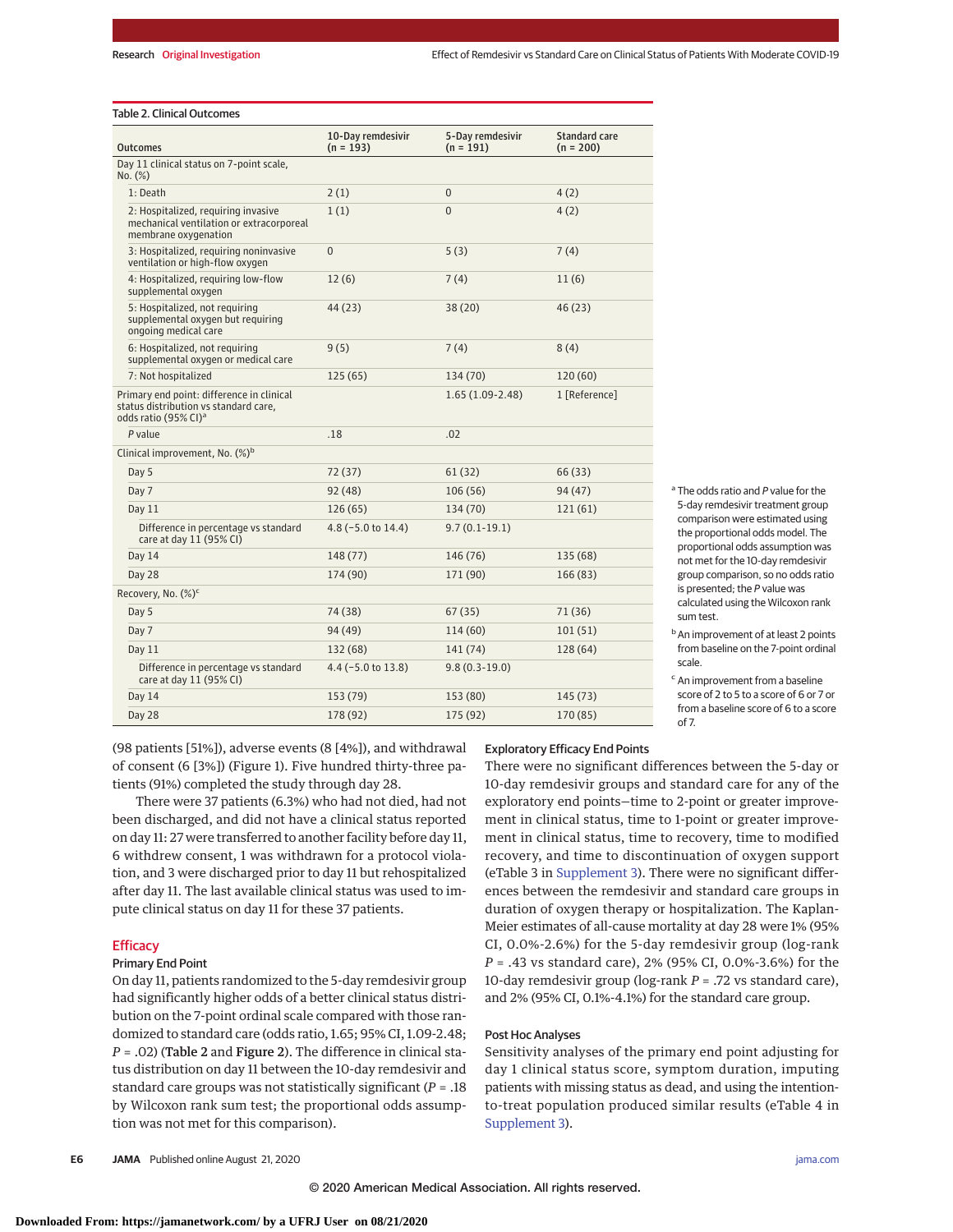

COVID-19 indicates coronavirus disease 2019; ECMO, extracorporeal membrane oxygenation. All percentage values in each point category are provided in eTables 5 and 6 in [Supplement 3.](https://jamanetwork.com/journals/jama/fullarticle/10.1001/jama.2020.16349?utm_campaign=articlePDF%26utm_medium=articlePDFlink%26utm_source=articlePDF%26utm_content=jama.2020.16349) At day 11, P = .18 for comparison of the distribution of the 10-day remdesivir group vs standard care and  $P = 0.02$  for 5-day remdesivir vs standard care (Table 2). At day 14, P = .03 for comparisons

of both the 5-day and 10-day remdesivir groups vs standard care (eTable 5 in [Supplement 3\)](https://jamanetwork.com/journals/jama/fullarticle/10.1001/jama.2020.16349?utm_campaign=articlePDF%26utm_medium=articlePDFlink%26utm_source=articlePDF%26utm_content=jama.2020.16349). At day 28,  $P = .03$  for comparison of the 10-day remdesivir group vs standard care and  $P = 0.08$  for 5-day remdesivir vs standard care (eTable 6 in [Supplement 3\)](https://jamanetwork.com/journals/jama/fullarticle/10.1001/jama.2020.16349?utm_campaign=articlePDF%26utm_medium=articlePDFlink%26utm_source=articlePDF%26utm_content=jama.2020.16349). P values were calculated with the Wilcoxon rank sum test comparing the distribution of the groups.

By day 14, the clinical status of the 5-day and 10-day remdesivir groups was significantly different than that of the standard care group ( $P = .03$  for both groups) (Figure 2 and eTable 5 in [Supplement 3\)](https://jamanetwork.com/journals/jama/fullarticle/10.1001/jama.2020.16349?utm_campaign=articlePDF%26utm_medium=articlePDFlink%26utm_source=articlePDF%26utm_content=jama.2020.16349). By day 28, clinical status remained significantly different in the 10-day remdesivir group (*P* = .03) compared with standard care (eTable 6 and eFigure 1 in [Supplement 3\)](https://jamanetwork.com/journals/jama/fullarticle/10.1001/jama.2020.16349?utm_campaign=articlePDF%26utm_medium=articlePDFlink%26utm_source=articlePDF%26utm_content=jama.2020.16349). No clear subgroup differences were noted between the remdesivir groups in proportions of patients with 1-point or greater improvement in clinical status (eFigure 2 in [Supplement 3\)](https://jamanetwork.com/journals/jama/fullarticle/10.1001/jama.2020.16349?utm_campaign=articlePDF%26utm_medium=articlePDFlink%26utm_source=articlePDF%26utm_content=jama.2020.16349).

To explore the possible effect of the open-label design on study outcomes, rates of hospital discharge over time by treatment group were tabulated (eFigure 3 in [Supplement 3\)](https://jamanetwork.com/journals/jama/fullarticle/10.1001/jama.2020.16349?utm_campaign=articlePDF%26utm_medium=articlePDFlink%26utm_source=articlePDF%26utm_content=jama.2020.16349). Peaks in discharge rates were observed in the remdesivir groups following the end of their assigned duration of treatment (ie, there were increased rates of discharge on day 6 in the 5-day remdesivir group and on day 11 in the 10-day group), suggesting that discharges were delayed for some patients to allow them to complete full courses of assigned remdesivir treatment.

## Adverse Events (Secondary End Point)

Adverse events were experienced by 51% of patients in the 5-day remdesivir group, 59% in the 10-day remdesivir group, and 47% in the standard care group (Table 3). The difference in proportions between the 5-day remdesivir group and standard care was not statistically significant (4.8%; 95% CI,  $-5.2\%$  to 14.7%;  $P = .36$ ), but the difference between the 10-day remdesivir group and standard care was significant (12.0%; 95% CI, 1.6%-21.8%; *P* = .02). Adverse events that were more common in the remdesivir groups than in the standard care group include nausea, hypokalemia, and headache (Table 3).

Serious adverse events were less common in the remdesivir groups (5% in both) than in the standard care group (9%), differences of −4.3% (95% CI, −9.7% to 0.9%; *P* = .11) for the 5-day remdesivir group vs standard care and −3.8% (95% CI, −9.3% to 1.4%; *P* = .17) for the 10-day remdesivir group vs standard care. All 9 deaths through day 28 (2 [1%] in the 5-day remdesivir group, 3 [2%] in the 10-day remdesivir group, and 4 [2%] in the standard care group) occurred in patients aged 64 years or older, and none was attributed to remdesivir treatment.

# **Discussion**

In this clinical trial of patients with moderate COVID-19 pneumonia, those who were randomized to remdesivir treatment for up to 5 days had significantly higher odds of having a better clinical status distribution on day 11 than those receiving standard care, but with an effect size of uncertain clinical importance. The difference in the distribution of clinical status on day 11 between the 10-day remdesivir and standard care groups was not significant.

Several factors may account for the lack of difference in clinical status observed in the 10-day remdesivir group, although the median length of treatment was 6 days in this group. Given the open-label design of the study and the requirement for intravenous dosing of remdesivir, discharge decisions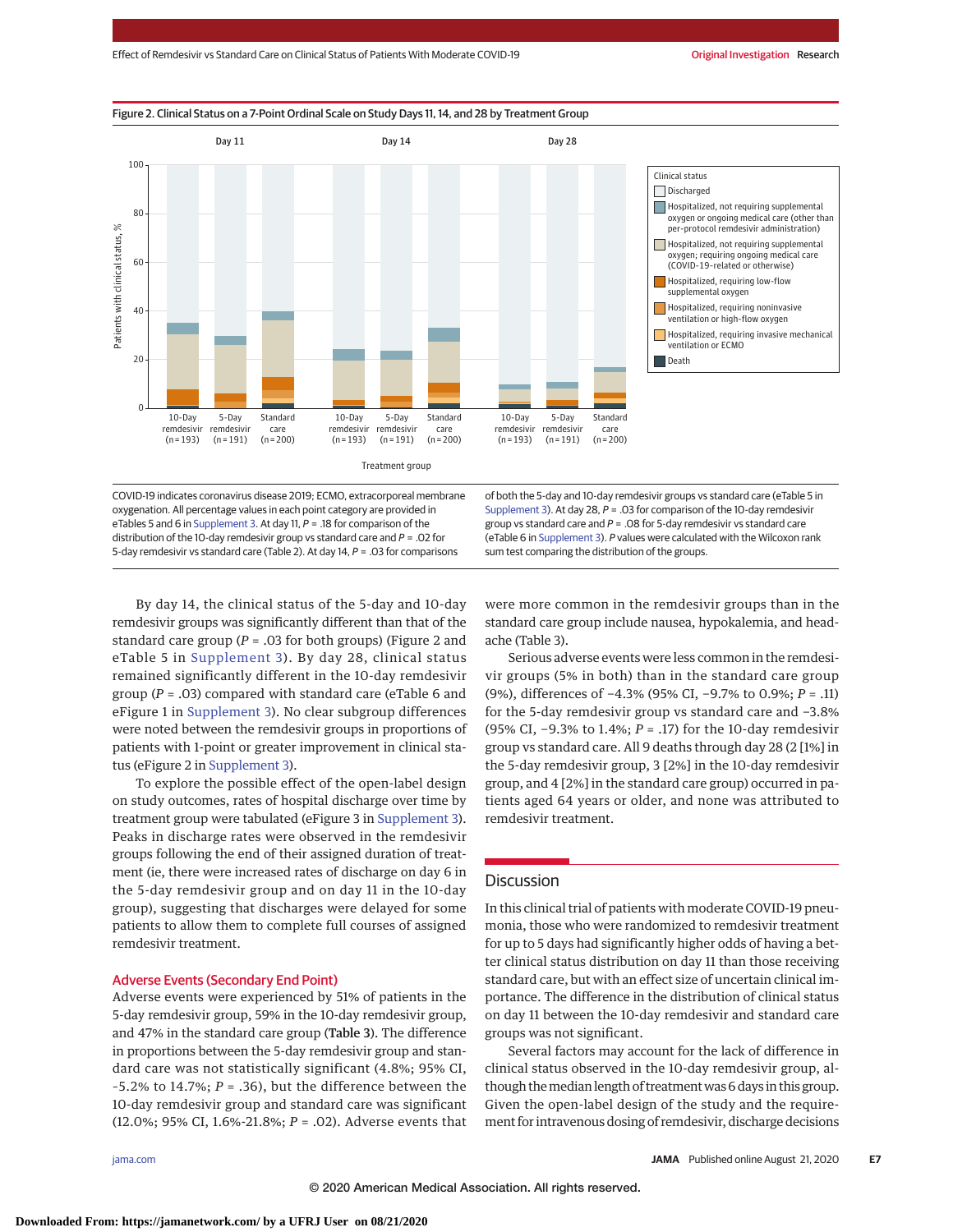#### Table 3. Adverse Event Summary<sup>a</sup>

|                                                                           | No. / total (%)                  |                                 |                              |  |
|---------------------------------------------------------------------------|----------------------------------|---------------------------------|------------------------------|--|
| Adverse events                                                            | 10-Day remdesivir<br>$(n = 193)$ | 5-Day remdesivir<br>$(n = 191)$ | Standard care<br>$(n = 200)$ |  |
| Any adverse event                                                         | 113 (59)                         | 98(51)                          | 93(47)                       |  |
| Any grade ≥3 adverse event                                                | 24(12)                           | 20(10)                          | 24(12)                       |  |
| Any serious adverse event                                                 | 10(5)                            | 9(5)                            | 18(9)                        |  |
| Discontinuation of treatment because<br>of adverse event                  | 8(4)                             | 4(2)                            | <b>NA</b>                    |  |
| Death <sup>b</sup>                                                        | 3(2)                             | 2(1)                            | 4(2)                         |  |
| Adverse events occurring in >5%<br>of participants in any treatment group |                                  |                                 |                              |  |
| Nausea                                                                    | 18(9)                            | 19(10)                          | 6(3)                         |  |
| <b>Diarrhea</b>                                                           | 10(5)                            | 12(6)                           | 14(7)                        |  |
| Hypokalemia                                                               | 13(7)                            | 10(5)                           | 4(2)                         |  |
| Headache                                                                  | 10(5)                            | 10(5)                           | 5(3)                         |  |
| Laboratory abnormalities                                                  |                                  |                                 |                              |  |
| Any grade                                                                 | 128/179 (72)                     | 131/180 (73)                    | 136/186 (73)                 |  |
| Grade 3                                                                   | 25/179(14)                       | 18/180 (10)                     | 25/186(13)                   |  |
| Grade 4                                                                   | 4/179(2)                         | 5/180(3)                        | 9/186(5)                     |  |
| Alanine aminotransferase increase                                         |                                  |                                 |                              |  |
| Any grade                                                                 | 57/177(32)                       | 61/179(34)                      | 71/182 (39)                  |  |
| Grade 3 (>5 to 10 times ULN)                                              | 6/177(3)                         | 4/179(2)                        | 11/182(6)                    |  |
| Grade 4 (>10 times ULN)                                                   | $\overline{0}$                   | $\overline{0}$                  | 3(2)                         |  |
| Aspartate aminotransferase increase                                       |                                  |                                 |                              |  |
| Any grade                                                                 | 56/175 (32)                      | 56/177 (32)                     | 60/182(33)                   |  |
| Grade 3 (>5 to 10 times ULN)                                              | 2/175(1)                         | 3/177(2)                        | 6/182(3)                     |  |
| Grade 4 (>10 times ULN)                                                   | $\overline{0}$                   | 1/177(1)                        | 5/182(3)                     |  |
| Creatinine clearance decrease                                             |                                  |                                 |                              |  |
| Any grade                                                                 | 45/176 (26)                      | 26/178(15)                      | 55/183(30)                   |  |
| Grade 3 (30 to <60 mL/min or 30%<br>to <50% decrease from baseline)       | 7/176(4)                         | 4/178(2)                        | 9/183(5)                     |  |
| Grade 4 (<30 mL/min, ≥50% decrease<br>from baseline, or dialysis needed)  | 2/176(1)                         | $\overline{0}$                  | 5/183(3)                     |  |

Abbreviations: NA, not applicable; ULN, upper limit of normal.

<sup>a</sup> All safety analyses are inclusive of all available data for patients through the data cutoff time point.

<sup>b</sup> Through day 28 of the trial.

may have been influenced by the assigned duration of remdesivir therapy. Rates of discharge peaked on the day after the end of dosing in both groups: on day 6 for the 5-day group and on day 11 for the 10-day group (eFigure 1 in [Supplement 3\)](https://jamanetwork.com/journals/jama/fullarticle/10.1001/jama.2020.16349?utm_campaign=articlePDF%26utm_medium=articlePDFlink%26utm_source=articlePDF%26utm_content=jama.2020.16349). However, when outcomes at days 14 and 28 were evaluated, similar distributions of clinical status were observed between patients in the remdesivir groups, possibly pointing to differences compared with standard care. Patients were not stratified by site at enrollment, which may have led to imbalances in patient care and discharge practices. In addition, the possibility that additional days of hospitalization and remdesivir treatment for patients in the 10-day group had a negative effect on outcomes cannot be excluded, although the rates of grade 3 or higher adverse events and serious adverse events were not higher in the 10-day remdesivir group than in the 5-day remdesivir and standard care groups.

There was no a priori knowledge of the trajectories of patients hospitalized with moderate COVID-19 disease—those with confirmed infiltrates by radiology, but with room-air oxygen saturations greater than 94% at rest. The majority of these patients were enrolled within 2 days of hospitalization, yet 15% received supplemental oxygen on day 1. This is a relevant observation for future trials as the ordinal clinical status scales used to date do not take into account oxygen saturation values or oxygen supplies and patterns of use in different health systems.17 In the ACTT-1 and RECOVERY trials, mortality and treatment effects were strongly influenced by clinical status at randomization, confirming a spectrum of severity among hospitalized patients with COVID-19.<sup>11,17</sup> Future trials should consider studying individual severity strata incorporating further clarification and refinements in their definitions. Factors that contribute to patients progressing to severe and critical COVID-19 remain to be elucidated. The risk of rapid disease progression described to date points to the potential benefit of earlier intervention with an effective antiviral.<sup>6,18</sup>

## Limitations

This study has several limitations. First, the original protocol was written when COVID-19 cases were largely confined to Asia and the clinical understanding of disease was limited to case series.19,20 This led to a change in the primary end point on the first day of study enrollment as it became clear that hospital discharge rates varied greatly across regions and the ordinal scale had become standard for interventional COVID-19 studies.11,21 Second, the study used an open-label design, which potentially led to biases in patient care and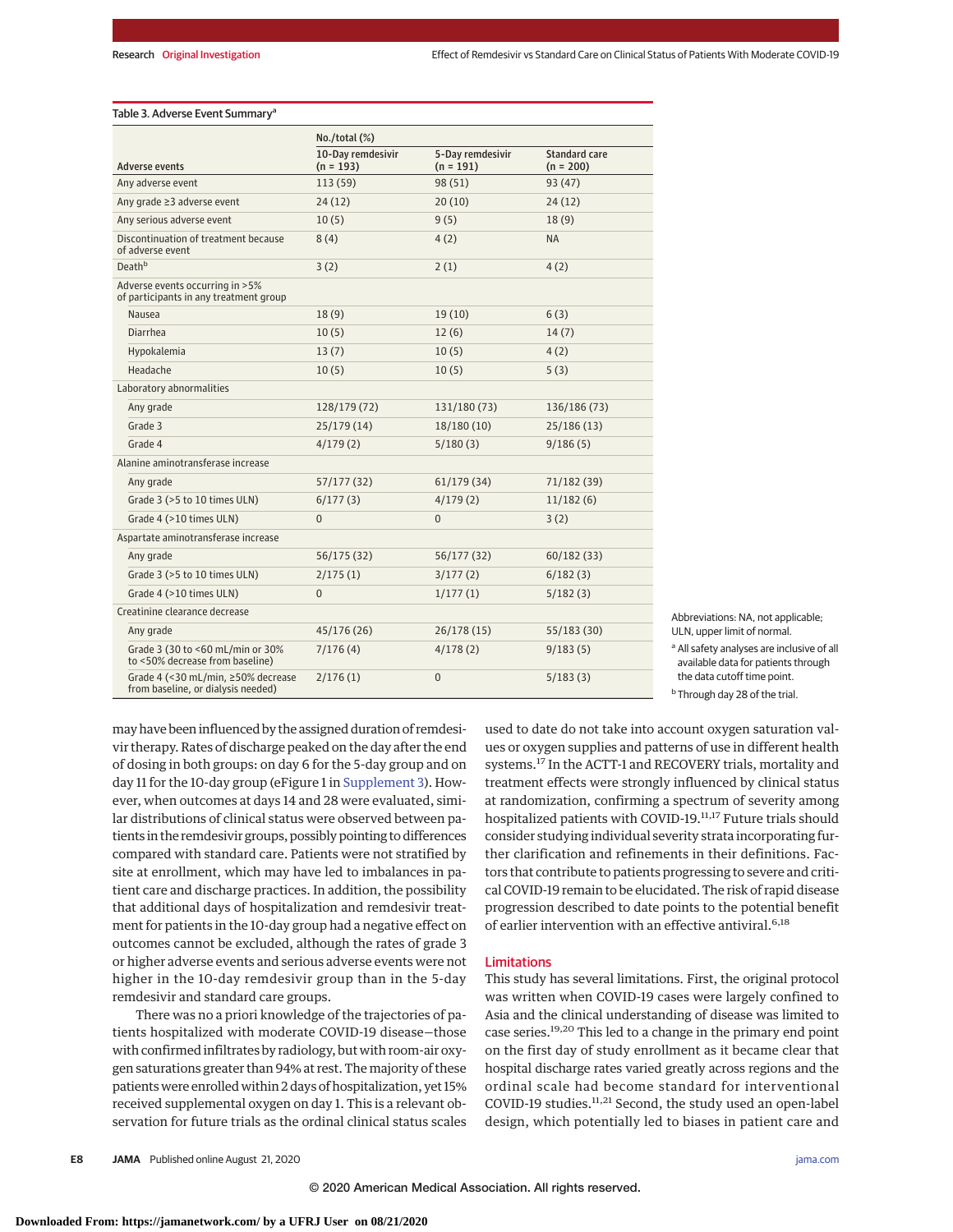reporting of data. Third, because of the urgent circumstances in which the study was conducted, virologic outcomes such as effect of remdesivir on SARS-CoV-2 viral load were not assessed. Fourth, other laboratory parameters that may have aided in identifying additional predictors of outcomes were not routinely collected. Fifth, the ordinal scale used to evaluate outcomes was not ideal for detecting differences in patients with moderate COVID-19, especially for a clinical situation in which discharge decisions may be driven by factors other than clinical improvement.

#### ARTICLE INFORMATION

**Accepted for Publication:** August 12, 2020. **Published Online:** August 21, 2020. doi[:10.1001/jama.2020.16349](https://jamanetwork.com/journals/jama/fullarticle/10.1001/jama.2020.16349?utm_campaign=articlePDF%26utm_medium=articlePDFlink%26utm_source=articlePDF%26utm_content=jama.2020.16349)

**Author Affiliations:** Technical University of Munich, School of Medicine, University Hospital Rechts der Isar, Munich, Germany (Spinner); Baylor University Medical Center, Dallas, Texas (Gottlieb); Lewis Katz School of Medicine at Temple University, Philadelphia, Pennsylvania (Criner); Instituto de Investigación Hospital Universitario La Paz, Madrid, Spain (Arribas López); Azienda Ospedaliera di Padova, Padova, Italy (Cattelan); Hospital Clinic of Barcelona, IDIBAPS, Barcelona, Spain (Soriano Viladomiu); Yale School of Medicine, New Haven, Connecticut (Ogbuagu); North Shore University Hospital, Manhasset, New York (Malhotra); University of Chicago, Chicago, Illinois (Mullane); IRCCS San Raffaele Hospital and Vita-Salute San Raffaele University, Milan, Italy (Castagna); National University Health System, Singapore (Chai); Leiden University Medical Center, Leiden, the Netherlands (Roestenberg); Princess Margaret Hospital, Hong Kong, China (Tsang); Ente Ospedaliero Cantonale, Bellinzona, Switzerland (Bernasconi); University of Nantes, Nantes, France (Le Turnier); National Taiwan University Hospital, Taipei, Taiwan (Chang); Gilead Sciences, Foster City, California (SenGupta, Hyland, Osinusi, Cao, Blair, Wang, Gaggar, Brainard); King's College, London, England (McPhail); Royal Free Hospital, London, England (Bhagani); Seoul Medical Center, Seoul, South Korea (Ahn); Virginia Commonwealth University, Richmond (Sanyal); Cook County Health, Chicago, Illinois (Huhn); Brigham and Women's Hospital and Harvard Medical School, Boston, Massachusetts (Marty).

**Author Contributions:** Drs Brainard and Marty had full access to all of the data in the study and take responsibility for the integrity of the data and the accuracy of the data analysis. Concept and design: SenGupta, Hyland, Osinusi, Cao, Brainard, Ahn, Marty. Acquisition, analysis, or interpretation of data: Spinner, Gottlieb, Criner, Arribas López, Cattelan, Soriano Viladomiu, Ogbuagu, Malhotra, Mullane, Castagna, Chai, Roestenberg, Tsang, Bernasconi, Le Turnier, Chang, SenGupta, Hyland, Osinusi, Cao, Blair, Wang, Gaggar, Brainard, McPhail, Bhagani, Sanyal, Huhn, Marty.

Drafting of the manuscript: Spinner, Criner, Arribas López, Ogbuagu, Mullane, SenGupta, Hyland, Osinusi, Cao, Gaggar, Marty.

Critical revision of the manuscript for important intellectual content: Spinner, Gottlieb, Criner, Arribas López, Cattelan, Soriano Viladomiu, Malhotra, Mullane, Castagna, Chai, Roestenberg, Tsang, Bernasconi, Le Turnier, Chang, SenGupta, Hyland, Osinusi, Blair, Wang, Gaggar, Brainard, McPhail, Bhagani, Ahn, Sanyal, Huhn, Marty. Statistical analysis: Criner, Blair, Wang. Obtained funding: Criner.

Administrative, technical, or material support: Gottlieb, Criner, Hyland, Cao, McPhail, Ahn, Marty. Supervision: Spinner, Criner, Arribas López, Cattelan, Soriano Viladomiu, Ogbuagu, Castagna, Chai, SenGupta, Hyland, Osinusi, Gaggar, Brainard, Sanyal.

**Conflict of Interest Disclosures:** Dr Spinner reported receipt of personal fees from AbbVie and grants and personal fees from Janssen-Cilag, Merck Sharp & Dohme, and ViiV Healthcare/ GlaxoSmithKline. Dr Gottlieb reported receipt of nonfinancial support from Gilead Sciences outside the current work. Dr Arribas López reported receipt of honoraria from Gilead for participating in an advisory board, and his institution has received grants from Gilead for an unrelated project; he also reported receipt of grants and personal fees from ViiV and personal fees from Janssen, Merck Sharp & Dohme, Teva, and Aelix. Dr Soriano Viladomiu reported receipt of honoraria as speaker or advisor from Pfizer, Merck Sharp & Dohme, Angelini, Menarini, and Shionogi. Dr Ogbuagu reported receipt of advisory board honoraria from Gilead and ViiV and speakers fees from Gilead. Dr Chai reported receipt of grant support from and advisership/consultancy for Pfizer, Gilead, Astellas, and Merck Sharp & Dohme. Dr Bernasconi reported that his institution has received fees for his participation in advisory boards and travel grants from Gilead, Merck Sharp & Dohme, ViiV, Pfizer, AbbVie, and Sandoz. Dr Bhagani reported receipt of research support and honoraria for lectures and advisory boards from Gilead Sciences and grants and personal fees from AbbVie, Merck Sharp & Dohme, Roche, and ViiV. Dr Sanyal reported being employed at Sanyal Bio; receiving royalties from Elseiver and UpToDate; holding stock in Exhalenz, Akarna, Genfit, Hemoshear, Durect, and Tozoama; receiving grants from Galectin and Bristol-Myers; consulting for Conatus, Gilead, Pfizer, Boehringer Ingelheim, Merck, Hemoshear, Lilly, Novo Nordisk, Ardelyx, Terns, ENYO, Birdrock, Albireo, Sanofi, Janssen, Takeda, Zydus, AMRA, Poxel, Servier, Second Genome, and General Electric; receiving grants and consulting for Mallinckrodt, Salix, Novartis, and Nimbus; being principal investigator of an ongoing trial for Genfit; receiving grants and being principal investigator of an ongoing trial for Immuron; receiving grants, consulting for, and being principal investigator of ongoing trials for Echosens-Sandill and Sequana; providing advice but receiving no personal remuneration for Intercept, Galectin, Fractyl, Durect, Indalo, Allergan,

**Conclusions** 

Among patients with moderate COVID-19, those randomized to a 10-day course of remdesivir did not have a statistically significant difference in clinical status compared with standard care at 11 days after initiation of treatment. Patients randomized to a 5-day course of remdesivir had a statistically significant difference in clinical status compared with standard care, but the difference was of uncertain clinical importance.

> Chemomab, Affimmune, Teva, BASF, Perspectum, and 89bio; and being the inventor for a patent held jointly by OWL and Virginia Commonwealth University. Dr Huhn reported that his institution received grants from Gilead, GlaxoSmithKline/ViiV, Janssen, Bristol-Meyers Squibb, Proteus, Lilly, and the National Institute of Allergy and Infectious Diseases and that he received consulting fees from Gilead, ViiV, Janssen, and Theratechnologies. Dr Marty reported receipt of grants from Ansun, Chimerix, Gilead, and Merck and personal fees from AlloVir, Janssen, Kyorin, Merck, ReViral, and Symbio. Drs SenGupta, Hyland, Osinusi, Cao, Blair, Wang, Gaggar, and Brainard are employees of and own stock in Gilead Sciences. No other disclosures were reported.

**Funding/Support:** This study was sponsored by Gilead Sciences.

**Role of the Funder/Sponsor:** The sponsor, in consultation with the Food and Drug Administration and investigators, designed and conducted the study. Collection of data and management of trial sites were conducted by a contract research organization (PPD) with sponsor oversight. An independent data monitoring committee reviewed trial data. All authors contributed to interpretation of the data, including sponsor coauthors. A preliminary draft of the manuscript was prepared by a writer employed by Gilead. All authors reviewed the final version of the manuscript for approval and concurred with the decision to submit the manuscript for publication.

**Group Information:** A list of the GS-US-540-5774 Investigators is available in eAppendix 2 in [Supplement 3.](https://jamanetwork.com/journals/jama/fullarticle/10.1001/jama.2020.16349?utm_campaign=articlePDF%26utm_medium=articlePDFlink%26utm_source=articlePDF%26utm_content=jama.2020.16349)

#### **Data Sharing Statement**: See [Supplement 4.](https://jamanetwork.com/journals/jama/fullarticle/10.1001/jama.2020.16349?utm_campaign=articlePDF%26utm_medium=articlePDFlink%26utm_source=articlePDF%26utm_content=jama.2020.16349)

**Additional Contributions:** We thank the patients who participated in this study, their families, and all participating investigators as well as their clinical and nursing staff. Writing assistance was provided by David McNeel, MA, an employee of Gilead **Sciences** 

### **REFERENCES**

**1**. World Health Organization. Coronavirus Disease (COVID-19) Situation Report—202. Published August 9, 2020. Accessed August 10, 2020. [https://www.](https://www.who.int/docs/default-source/coronaviruse/situation-reports/20200809-covid-19-sitrep-202.pdf) [who.int/docs/default-source/coronaviruse/](https://www.who.int/docs/default-source/coronaviruse/situation-reports/20200809-covid-19-sitrep-202.pdf) [situation-reports/20200809-covid-19-sitrep-202.](https://www.who.int/docs/default-source/coronaviruse/situation-reports/20200809-covid-19-sitrep-202.pdf) [pdf](https://www.who.int/docs/default-source/coronaviruse/situation-reports/20200809-covid-19-sitrep-202.pdf)

**2**. Johns Hopkins Coronavirus Resource Center. Accessed August 10, 2020. [https://coronavirus.jhu.](https://coronavirus.jhu.edu/map.html) [edu/map.html](https://coronavirus.jhu.edu/map.html)

**3**. Cohen PA, Hall LE, John JN, Rapoport AB. The early natural history of SARS-CoV-2 infection: clinical observations from an urban, ambulatory